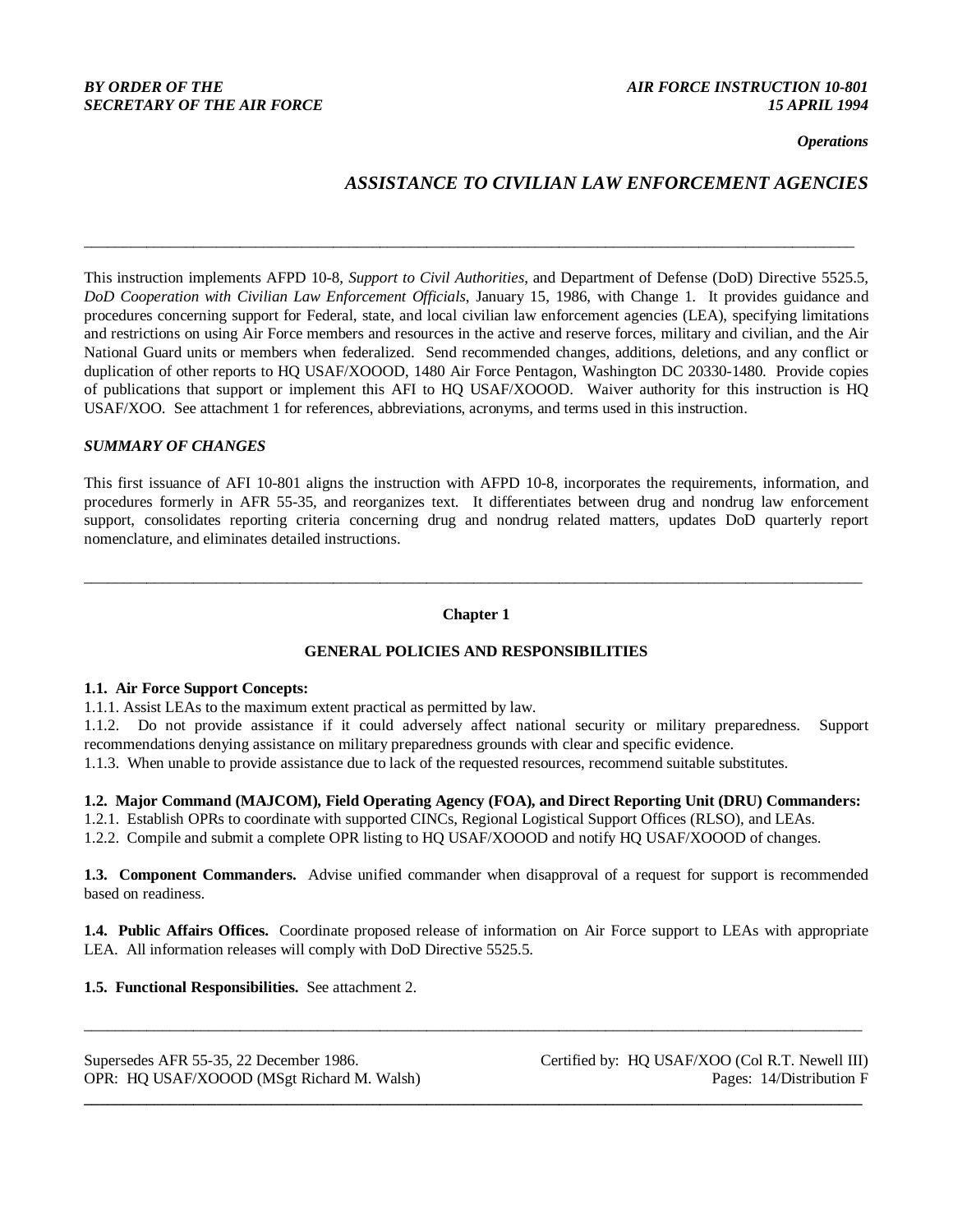### **Chapter 2**

## **RESTRICTIONS ON USING AIR FORCE PERSONNEL**

2.1. Restrictions. Air Force personnel may not actively participate in or perform activities that would violate the *Posse Comitatus Act,* United States Code (18 U.S.C. 1385), Use of the Army and Air Force as *Posse Comitatus*, and, 10 U.S.C. 18, *Military Support for Civilian Law Enforcement Agencies*.

2.2. Military Working Dog Teams (MWDT). Restrictions on assistance provided to LEAs differ based on type of support requested.

- Drug Detection Dog teams (DDD). See DoD Instruction 5525.10.
- Explosive Detection Dog teams (EDD). See DoD Directive 5525.5 and AFI 31-202.
- Obtain guidance for MWDTs from HQ AFSPA, Kirtland AFB, NM 87117-6001, DSN 246-2875, commercial (505) 846-2875, FAX DSN 246-1360.

#### **Chapter 3**

\_\_\_\_\_\_\_\_\_\_\_\_\_\_\_\_\_\_\_\_\_\_\_\_\_\_\_\_\_\_\_\_\_\_\_\_\_\_\_\_\_\_\_\_\_\_\_\_\_\_\_\_\_\_\_\_\_\_\_\_\_\_\_\_\_\_\_\_\_\_\_\_\_\_\_\_\_\_\_\_\_\_\_\_\_\_\_\_\_\_\_\_\_\_\_\_\_\_\_\_

## **SUPPORT PROCESSING AND REPORTING PROCEDURES**

#### **3.1. Operational Support:**

3.1.1. Process requests through the supported CINC's operations center. SECDEF delegated approval authority to the CINCs for counterdrug (CD)-related operational support to the United States and foreign drug LEAs. (See Operational Support at attachment 3.)

3.1.2. Notify HQ USAF/XOO immediately through Air Force Operations Support Center (AFOSC) on contentious support issues received from a CINC; i.e., issues which may attract international, national, US Air Force, or significant news media interest.

3.1.3. Include full details and recommendations on all requests.

3.1.4. See DoD Directive 5525.5, CJCS Instruction 3710.01, and appropriate Combined, Specified, and Unified Command directives for further guidance concerning operational support processing and approval procedures.

## **3.2. Non-Operational Support:**

**3.2.1. LEA Support Requests Received by Regional Logistical Support Office (RLSO).** RLSO identifies the best source and the approval authority, and contacts the approval authority through Service command channels to request support. Each regional area, address, location and phone number is listed in attachment 5.

## **3.2.2. LEA Support Requests Received by HQ USAF and Intermediate Commands:**

3.2.2.1. Refer routine LEA support requests to the appropriate RLSO for action.

3.2.2.2. Notify HQ USAF/XOO immediately through the AFOSC for situations requiring short-notice support and for requests concerning contentious issues.

**3.2.3. LEA Support Requests Received by Local Installations:**

3.2.3.1. Accept routine support requests.

3.2.3.2. If installation commander is able and has the authority to fulfill the request (see Non-Operational Approval Authorities at attachment 4), the installation commander will provide the support. The OPR will contact the appropriate RLSO for a control number for the support provided.

3.2.3.3. If the installation has the requested equipment, but is not the approval authority, the OPR will notify the RLSO, obtain a control number, and forward the request through command channels to the approval authority.

3.2.3.4. If the installation does not have the equipment or the equipment is not available for loan, the OPR will notify the RLSO, so the RLSO can take further action.

3.2.3.5. Notify HQ USAF/XOO immediately through AFOSC during situations requiring short-notice support and for requests concerning contentious issues. AFOSC will notify appropriate persons and agencies.

3.2.3.6. Up-channeled LEA support requests should include:

- Requesting agency.
- Date request received.
- RLSO control number.
- Equipment requested (NSN, model number, name, and quantity).
- Location of unit or installation where support is available.
- Location where support will be used.
- How support will be used.
- Dates for requested support.
- Estimated cost (equipment value if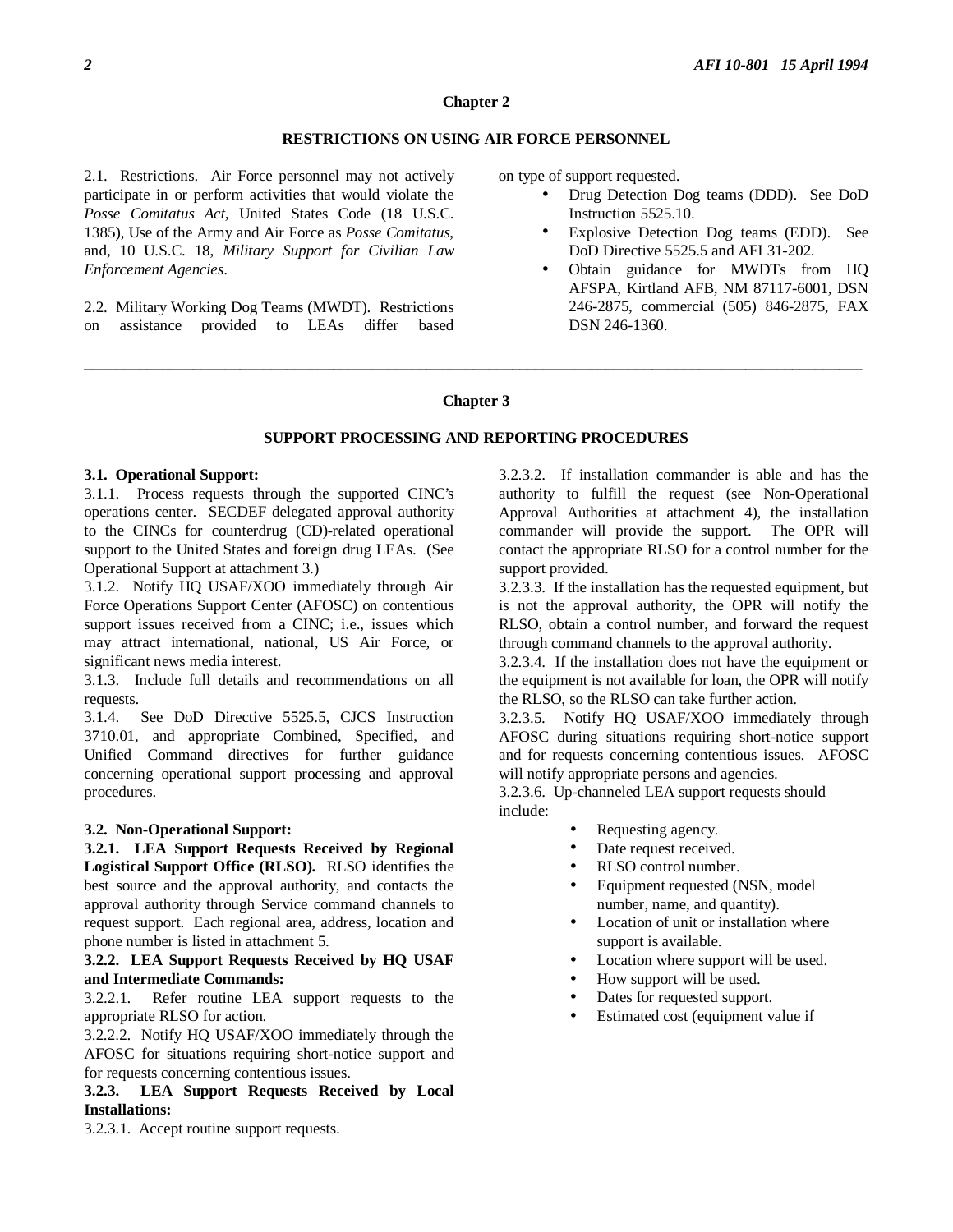lease/loan), reimbursement arrangements or recommendation, and DoD funding source if applicable. If the requesting agency asks for a reimbursement waiver, include a recommendation for approval or denial with specific reasons (see paragraph 5.4).

## **3.3. Support Approval or Disapproval Recommendation:**

3.3.1. Include information about the requesting agency and whether DoD support is critical for the stated purpose.

3.3.2. Give specific rationale for a disapproval recommendation (e.g., other agencies can provide the requested support, readiness impact, legal determination, etc.).

3.3.3. Forward requests from LEAs for the no-cost transfer of excess DoD property to the Office of Drug Enforcement Policy and Support (USDP/DEP&S) for coordination and approval according to DoD Directive 5525.5.

3.3.4. Refer to AFMAN 23-110, *USAF Supply Manual* (formerly AFM 67-1) and AFI 32-9003, *Outgrant of Real Property* (formerly AFRs 87-3, 87-7, 87-9, and 87-16) for specific guidance when providing equipment and facilities to LEAs.

#### **Chapter 4**

\_\_\_\_\_\_\_\_\_\_\_\_\_\_\_\_\_\_\_\_\_\_\_\_\_\_\_\_\_\_\_\_\_\_\_\_\_\_\_\_\_\_\_\_\_\_\_\_\_\_\_\_\_\_\_\_\_\_\_\_\_\_\_\_\_\_\_\_\_\_\_\_\_\_\_\_\_\_\_\_\_\_\_\_\_\_\_\_\_\_\_\_\_\_\_\_\_\_\_\_

### **USING COLLECTED INFORMATION**

#### **4.1. Information Support Concept:**

4.1.1. Air Force personnel may provide information obtained in the normal course of their duties to LEAs when there is reason to believe Federal, state, or local laws were violated within the LEAs' jurisdictions.

4.1.2. Air Force personnel may obtain and provide information to LEAs when the collection of the information is an incidental aspect to a valid Air Force training or operational mission.

## **Chapter 5**

**\_\_\_\_\_\_\_\_\_\_\_\_\_\_\_\_\_\_\_\_\_\_\_\_\_\_\_\_\_\_\_\_\_\_\_\_\_\_\_\_\_\_\_\_\_\_\_\_\_\_\_\_\_\_\_\_\_\_\_\_\_\_\_\_\_\_\_\_\_\_\_\_\_\_\_\_\_\_\_\_\_\_\_\_\_\_\_\_\_\_\_\_\_\_\_\_\_\_\_\_**

### **FUNDING AND REIMBURSEMENT**

**5.1. Funding.** Financial managers at all levels will ensure Air Force CD funds are used only for supporting counterdrug activities. Refer questions on applicability to comptroller. Work through normal channels to obtain funding for non-CD purposes.

*NOTE*: Public Law (P.L.) 101-510, Section 1004, *Additional Support for Counterdrug Activities,* provides funding for certain DoD support to drug LEAs -- including specialized training, maintenance, or transportation Air Force has a unique capability to provide. Before incurring expenses, request funding through SAF/FMBP and SAF/MIR.

**5.2. Reimbursement Policy.** Primary authority for reimbursement is the *Economy Act* (31 U.S.C. 1535). In general, LEAs outside DoD must reimburse for equipment or services provided. LEAs may request reimbursement waivers according to this AFI and DoD Directive 5525.5.

5.2.1. Loans under the *Economy Act* are limited to the Federal government. Air Force may lease resources under 10 U.S.C. 2667 to agencies outside the Federal government (see attachment 3 for approval authorities). See AFI 65-601, Volume 1, for specific guidance on reimbursement for the loan of equipment or supplies and

AFI 33-103 for reimbursement for communications computer systems services.

5.2.2. Time permitting, non-Federal LEAs will identify a preapproved funding source to the supporting installation based on the estimated cost of equipment and services.

5.2.3. Do not deny requests of immediate nature because of the inability or unwillingness of the requester to reimburse Air Force. Direct questions concerning reimbursement procedures to SAF/FMBP, 1130 Air Force Pentagon, Washington DC 20330-1130, DSN 224-3642.

### **5.3. Reimbursement Costs.** Charge LEAs standard DoD pricing.

5.3.1. The applicable Defense Business Operations Fund (DBOF) activity will bill for any services provided to LEAs using standard billing procedures. (Normal DBOF accounting procedures apply.)

*NOTE:* The 1994 Defense Appropriations Act provides for specific funds appropriated for drug interdiction and counterdrug activities be made available only for the Gulf States (Alabama, Louisiana, and Mississippi) Counterdrug Initiative (GSCI).

5.3.2. Up-channel reimbursement problems to SAF/MIR.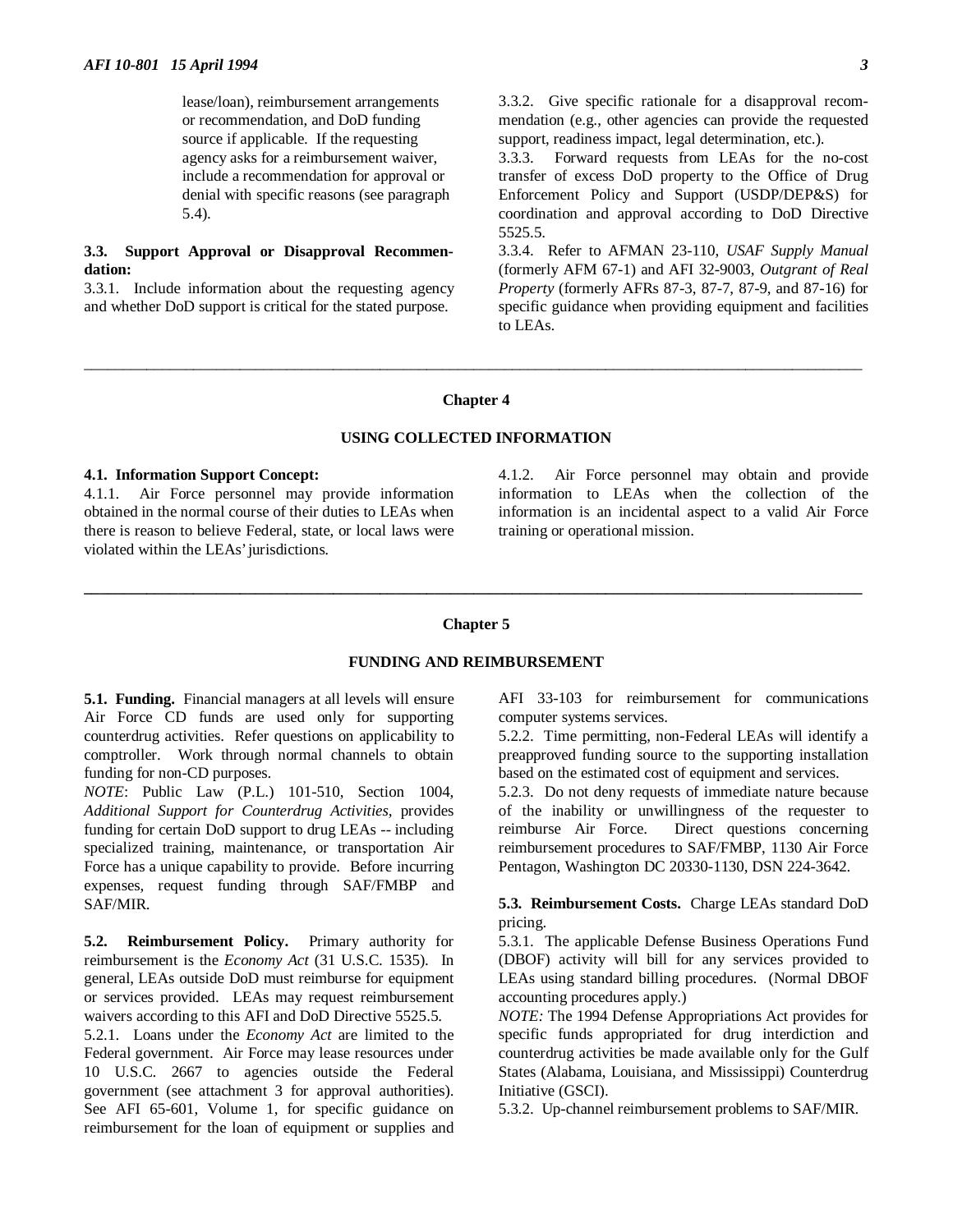#### **5.4. Reimbursement/Lease Waivers.** Submit LEA waiver requests to SAF/MIR.

5.4.1. OPRs providing support will include dollar value of waivers according to DoD 7220.9-M, Chapter 26, *Department of Defense Accounting and Reporting for Government Property Lost, Damaged, or Destroyed,* March 1991, when forwarding requests to SAF/MIR.

5.4.2. SAF/MIR may grant reimbursement/lease waivers when support is provided in the normal course of military training or operations, results in a benefit to the Air Force that is substantially equivalent to that which would otherwise be obtained from military training or operations, or is in the public interest. (SAF/MIR will consider the LEA's budgetary resources and past determinations for similar types of support when evaluating waiver requests.) *NOTE:* SAF/MIR will not grant reimbursement waivers when deletion of funds from the Air Force account would adversely affect national security or military preparedness. 5.4.3. Ensure LEAs provide a surety bond to cover the cost of lost or damaged property belonging to Air Force.

#### **5.5. Accounting System:**

5.5.1. Use Emergency Special Project (ESP) Code "MA" to capture and report total costs (including military and civilian personnel costs) relating to Air Force CD assistance provided to LEAs.

5.5.2. Record all costs for LEA operations and support with ESP Code "MA." Report incremental costs in RCS: DD-DEP&S(Q)1595, *Report on Support to Civilian Law Enforcement*. (ESP Code "MA" total costs are more inclusive than RCS: DD-DEP&S(Q)1595 incremental costs.)

5.5.3. Record USAF aircraft flight hours flown in support of DoD operations using specific mission symbols (i.e., AWACS/T7) on AFTO Form 781, AFORM Aircrew/Mission Flight Data Document, according to AFI 11-401 and include in RCS: DD-DEP&S(Q) 1595 report.

**5.6. Documentation Procedures.** As part of normal administrative control procedures, retain copies of LEA requests (or statements of requested support) and official approvals. Include dates and locations of support and Air Force resources used.

#### **Chapter 6**

\_\_\_\_\_\_\_\_\_\_\_\_\_\_\_\_\_\_\_\_\_\_\_\_\_\_\_\_\_\_\_\_\_\_\_\_\_\_\_\_\_\_\_\_\_\_\_\_\_\_\_\_\_\_\_\_\_\_\_\_\_\_\_\_\_\_\_\_\_\_\_\_\_\_\_\_\_\_\_\_\_\_\_\_\_\_\_\_\_\_\_\_\_\_\_\_\_\_\_\_

#### **REPORTING REQUIREMENTS FOR MAJCOM, FOA, AND DRU OPRS**

### **6.1. Reporting Requirements:**

6.1.1. Compile and submit a quarterly RCS: DD-DEP&S(Q)1595 on all drug and nondrug related requests for assistance and support to LEAs. (See attachment 6 for format.)

6.1.2. Include a numeric cumulative summary, describing activity for the fiscal year to date, and submit to HQ USAF/XOOOD, 1480 Air Force Pentagon, Washington DC 20330-1480 by the 15th of the month following the end of the fiscal quarter.

BUSTER C. GLOSSON, Lt General, USAF DCS/Plans and Operations

6 Attachments

- 1. Glossary of References, Abbreviations, Acronyms, and Terms
- 2. Functional Responsibilities
- 3. Approval Authority for Counterdrug Operational Support
- 4. Approval Authority for Counterdrug Non-Operational Support
- 5. Regional Logistical Support Offices (RLSO)
- 6. Format for Preparing RCS: DD-DEP&S(Q)1595, *Report on Support to Civilian Law Enforcement*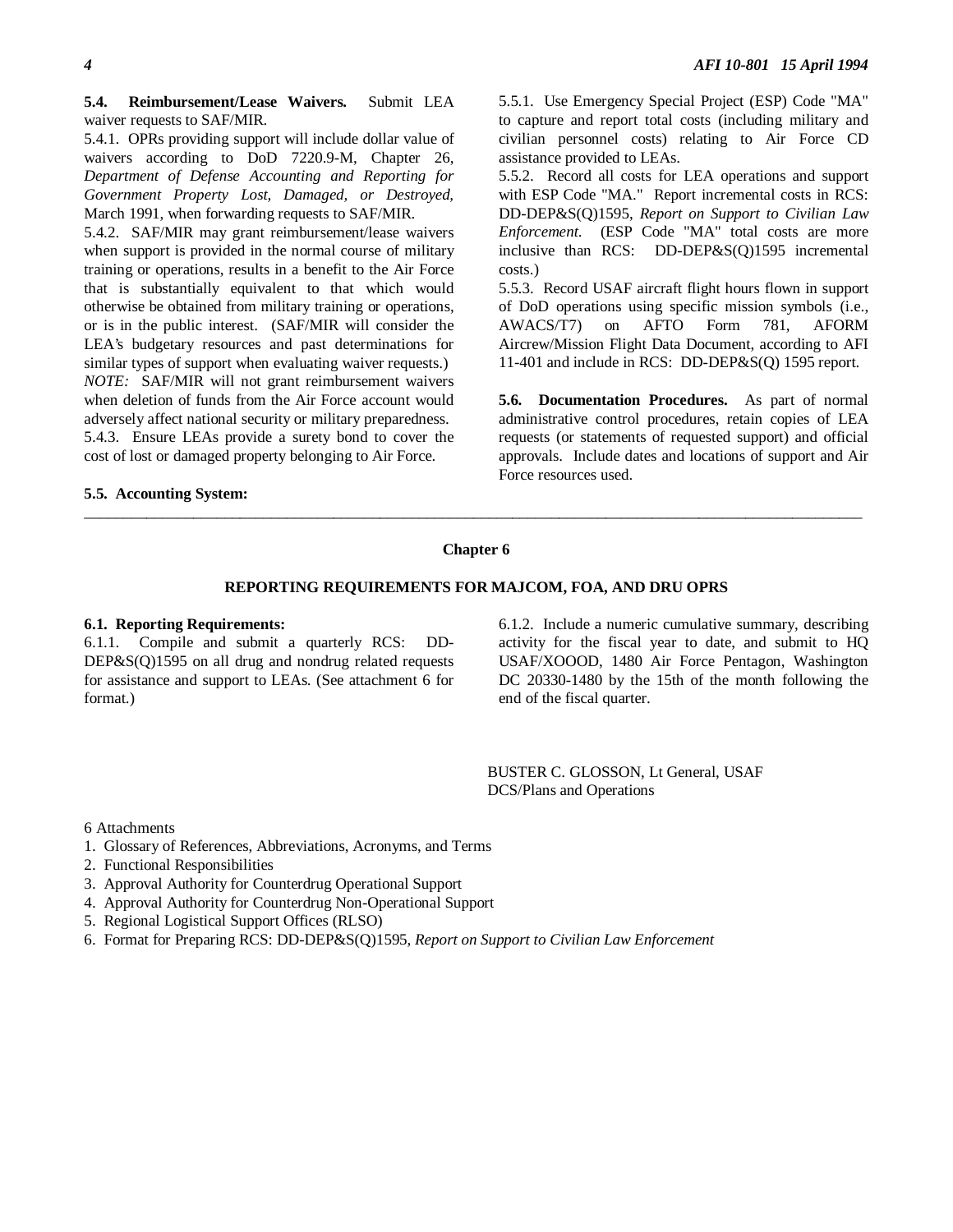#### **GLOSSARY OF REFERENCES, ABBREVIATIONS, ACRONYMS, AND TERMS**

#### *Section A--References*

Title 10, United States Code, Chapter 18, *Military Support for Civilian Law Enforcement Agencies* Title 10, United States Code, §2576, *Surplus Military Equipment: Sale to State and Local Law Enforcement* Title 10, United States Code, §2667, *Leases: Non-Excess Property* Title 18, United States Code, §1385*, Posse Comitatus Act* DoD Directive 5525.5, *DoD Cooperation with Civilian Law Enforcement Officials,* January 15, 1986, with Change 1 DoD Instruction 5525.10, *Using Military Working Dog Teams (MWDTs) to Support Law Enforcement Agencies in Counter - drug Missions*, September 17, 1990 CJCS Instruction 3710.01, *Delegation of Authority for Approving Operational Support to Drug Law Enforcement Agencies and Counterdrug-Related Deployment of DoD Personnel* Public Law 101-510 §1004 (as amended by Public Law 102-484 §1041), *Additional Support for Counterdrug Activities* AFMD 37, *Air Force Office of Special Investigations* (formerly AFR 23-18) AFPD 10-8*, Support to Civil Authorities* AFPD 14-1, *Intelligence Management* AFPD 14-2, *Intelligence Collection, Production, and Application* AFPD 14-3, *Control, Protection, and Dissemination* AFPD 36-50, *Civil Air Patrol* AFI 10-206, *Operational Reporting* (formerly AFR 55-55) AFI 10-802, *Support During Disasters* AFI 11-401, *Flight Management* (formerly AFR 60-1) AFI 31-202, *Military Working Dog Program* (formerly AFR 125-5) AFI 31-401, *Information Security Program Management* (formerly AFRs 205-1 and 205-43) AFI 32-9003, *Outgrant of Real Property* (formerly AFRs 87-3, 87-7, 87-9, and 87-16) AFI 33-103, *C4 Systems Requirements, Development and Processing* (formerly AFR 700-3) AFI 37-132, *Privacy Act Program* (formerly AFR 12-35)

AFI 65-601, Volume 1, *Budget Policies and Procedures* (formerly AFRs 172-1, Volume 1, and AFR 172-8)

AFI 71-101, Volume 1, *Criminal Investigations, Counterintelligence, and Protective Service Matters*

#### *Section B--Abbreviations and Acronyms*

*Abbreviations*

*or Acronyms Definitions* AF/DP The Deputy Chief of Staff, Personnel AF/IN Air Force Intelligence AF/JAG The Judge Advocate General AF/LG The Deputy Chief of Staff, Logistics AFOSI Air Force Office Of Special Investigations AF/REO Directorate of Operations and Requirements, Office of Air Force Reserve AF/SC The Assistant Chief of Staff, Systems for Command, Control, Communications, and **Computers** AF/SP Chief, Air Force Security Police AFSPA Commander, Air Force Security Police Agency AF/XOO Director of Operations, Deputy Chief of Staff, Plans and Operations AF/XOOOD Air Force Counterdrug Operations Division ANG Air National Guard ANGRC Air National Guard Readiness Center<br>C<sup>4</sup> Command. Control. Communications Command, Control, Communications, and Computers CD Counterdrug CINC Commander in Chief CJCS Chairman of the Joint Chiefs of Staff DDD Drug Detector Dog DEA Drug Enforcement Administration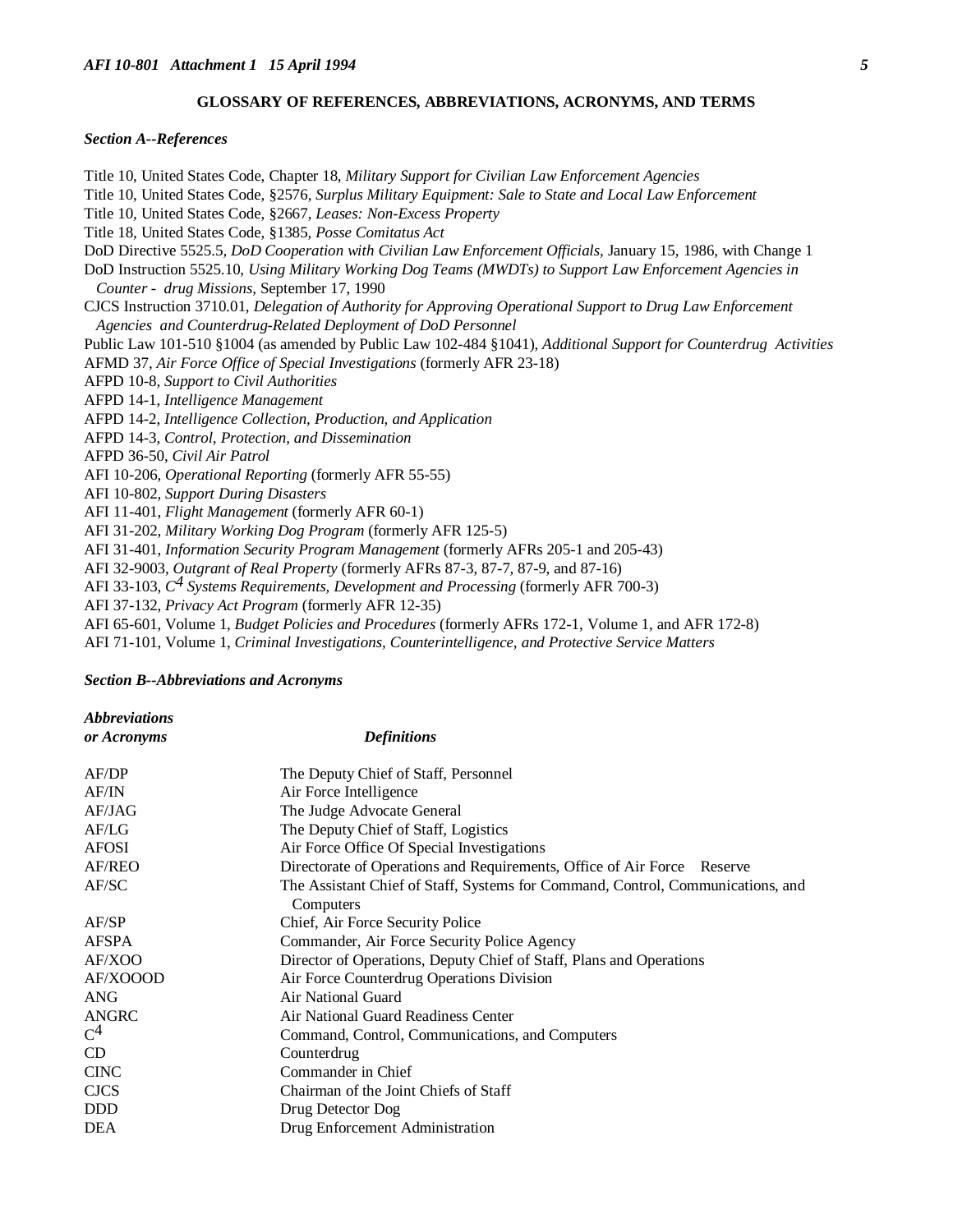| <i><b>Abbreviations</b></i> |                                                                                     |                             |
|-----------------------------|-------------------------------------------------------------------------------------|-----------------------------|
| or Acronyms                 | <b>Definitions</b>                                                                  |                             |
| <b>DIA</b>                  | Defense Intelligence Agency                                                         |                             |
| DoD                         | Department of Defense                                                               |                             |
| <b>DRU</b>                  | Direct Reporting Unit                                                               |                             |
| <b>EDD</b>                  | <b>Explosive Detector Dog</b>                                                       |                             |
| <b>EPIC</b>                 | El Paso Intelligence Center                                                         |                             |
| <b>FOA</b>                  | <b>Field Operating Agency</b>                                                       |                             |
| <b>JCS</b>                  | Joint Chiefs of Staff                                                               |                             |
| <b>LEA</b>                  | Law Enforcement Agency                                                              |                             |
| <b>MAJCOM</b>               | Major Command                                                                       |                             |
| <b>MWDT</b>                 | Military Working Dog Team                                                           |                             |
| <b>OPR</b>                  | Office of Primary Responsibility                                                    |                             |
| <b>RLSO</b>                 | <b>Regional Logistical Support Office</b>                                           |                             |
| SAF/AQ                      | The Assistant Secretary of the Air Force, Acquisition                               |                             |
| SAF/FM                      | The Assistant Secretary of the Air Force, Financial Management                      | and Comptroller             |
| SAF/GC                      | Office of the General Counsel                                                       |                             |
| SAF/MI                      | The Assistant Secretary of the Air Force for Manpower, Reserve<br>Environment       | Affairs, Installations, and |
| <b>SAF/MIR</b>              | Deputy Assistant Secretary of the Air Force, Reserve Affairs and Counterdrug Policy |                             |
| SAF/PA                      | The Office of Public Affairs                                                        |                             |
| <b>SECDEF</b>               | Secretary of Defense                                                                |                             |
| USDP/DEP&S                  | Office for Drug Enforcement Policy and Support                                      |                             |

## *Section C--Terms*

*Host Nation--*A nation which receives the forces and/or supplies of allied nations to be located on, or to operate in, or to transit through its territory.

*Joint Task Force (JTF)*--A force composed of assigned or attached elements of the Army, Navy or Marine Corps, and the Air Force, or two or more of these Services, which is constituted and so designated by the Secretary of Defense or by the commander of a unified command, a specified command, or an existing joint task force..

*Law Enforcement Agency (LEA)--*Non-DoD government agency chartered and empowered to enforce laws in the jurisdictions of the United States, a state (or political subdivision) of the United States, a territory or possession (or political subdivision) of the United States, and within the borders of a host nation.

*Loan/Lease--*Air Force material, equipment, and property (including real estate) temporarily provided to drug LEAs under 10 U.S.C 2667. Only Federal LEAs are authorized loan of Air Force equipment/facilities. The borrowing agencies are responsible for all delivery, return, and costs associated with depreciation, maintenance, and consumable items.

*Military Support for Civilian Law Enforcement Agencies--*Title 10, United Sates Code. These statutes codify DoD's authority to assist LEAs.

*Non-Operational Support--*Counterdrug support provided to LEAs which includes loan or lease of equipment without operators, use of facilities (such as buildings, training areas, and ranges), training conducted by formal schools, transfer of excess equipment, or other support provided by the Services from forces not assigned or made available to the CINCs. Military working dog support will be provided according to DoD Instruction 5525.10 and AFI 31-202.

*Operational Support--*Counterdrug support to LEAs involving military personnel and their associated equipment and training, provided by the CINCs from forces assigned to them or made available to them by the Services for this purpose. Operational support is not defined as support in the form of equipment alone. It can include the use of facilities, military working dog support, training in formal schools, or the conduct of joint law enforcement investigations by military criminal investigative organizations with cooperating civilian LEAs.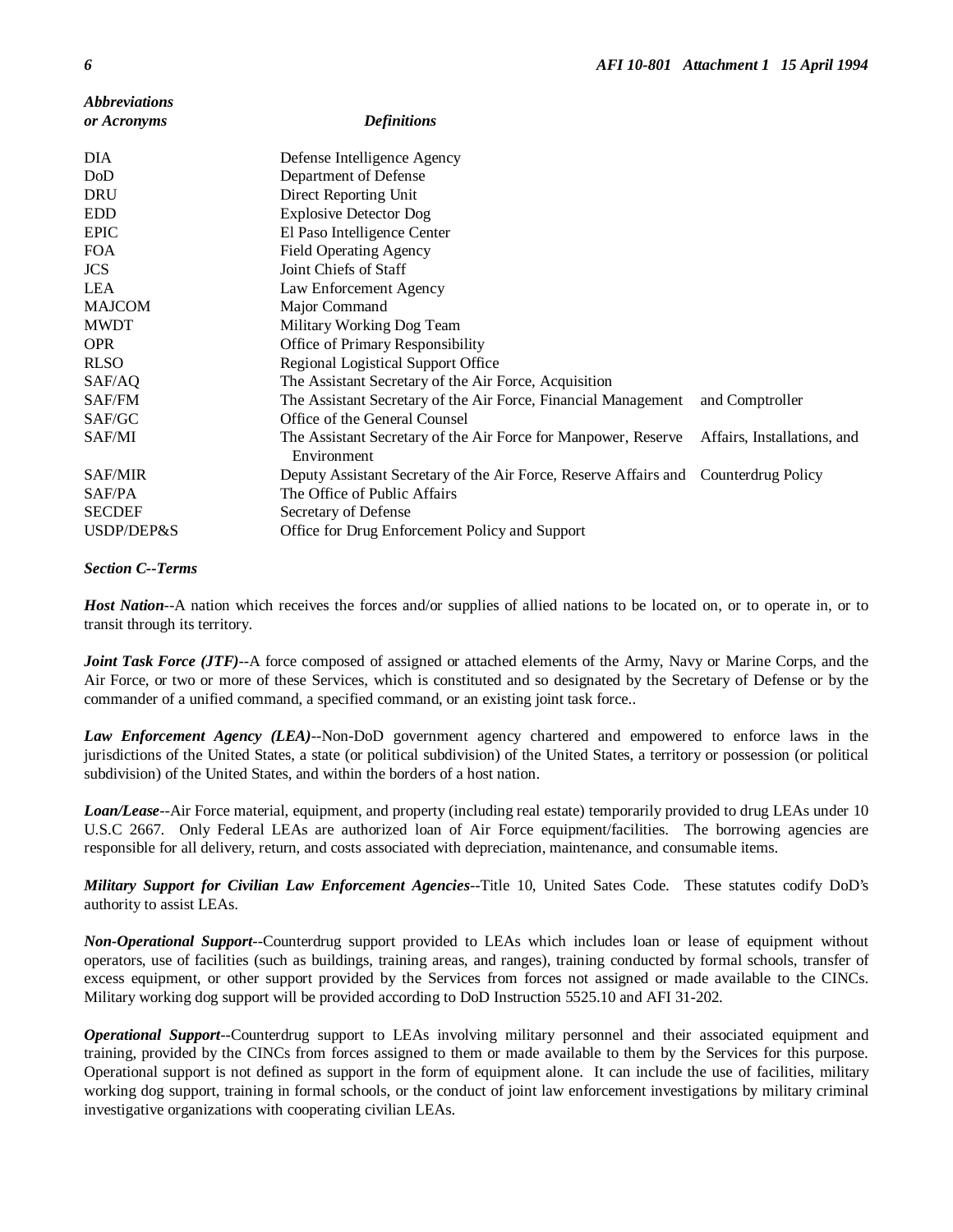*Posse Comitatus Act, Title 18, United States Code, Section 1385 (18 U.S.C. 1385)--*This criminal statute restricts direct military participation in law enforcement activities conducted within the United States and its territories. It provides the following: "Whoever, except in cases and under circumstances expressly authorized by the Constitution or Act of Congress, willfully uses any part of the Army or the Air Force as a posse comitatus or otherwise to execute the laws shall be fined not more than \$10,000 or imprisoned not more than two years or both."

*Regional Logistical Support Offices (RLSO)--*Responsible for CD Non-Operational support from Federal, state, and local LEAs located within area of responsibility (AOR). Operates under the direction of USDP/DEP&S (Plans and Support Directorate). Provides focal points for LEAs seeking non-operational logistics and training support in drug law enforcement matters.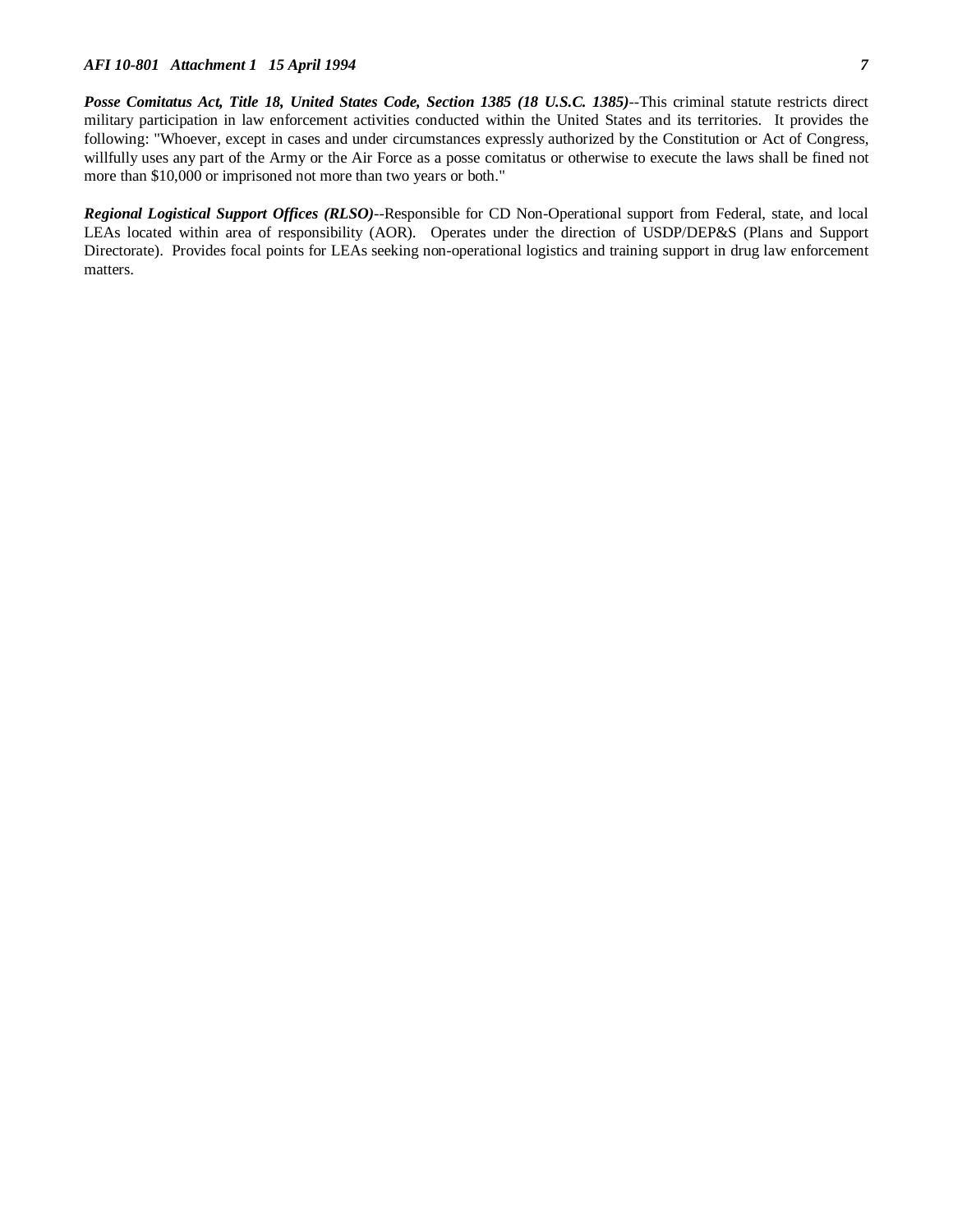# **FUNCTIONAL RESPONSIBILITIES**

## **A2.1. SAF/MI:**

- Serves as the principal advisor to the Secretary of the Air Force on all matters related to LEA support.
- Serves as the Air Force executive agent for all contacts with USDP/DEP&S and other DoD components.
- Exercises approval authority for LEA assistance requests.

# **A2.2. SAF/MIR:**

- Exercises approval authority for LEA drug-related matters.
- Exercises approval authority for CD reimbursement/lease waivers.
- Serves as the chairperson for the Air Force Civil Law Enforcement Support Steering Group.
- Advises SAF/MI in role as Air Force executive agent.
- · Brings together experts from operations, legal, budget, logistics, personnel, and law enforcement staff agencies to develop support policies and procedures.

**A2.3. AF/XOO.** Serves as USAF focal point for cooperating with LEAs and provides a single HQ USAF OPR for processing requests for assistance requiring submittal for review by SAF/MI.

**A2.4. SAF/AQ.** Provides a single USAF OPR for acquisition issues.

**A2.5. SAF/FM.** Provides policy and procedural guidance on costing, reimbursement, and accounting for support provided to LEAs.

# **A2.6. SAF/GC:**

- Provides legal advice and assistance to SAF/MI and other OPRs.
- Coordinates with DoD/GC as required.

**A2.7. SAF/PA.** Provides a single USAF OPR for information release issues.

**A2.8. AF/DP.** Provides a single USAF OPR for detailing of military personnel to supported CINCs and LEAs.

**A2.9. AF/IN.** Provides a single USAF OPR for requests for USAF intelligence assistance.

**A2.10. AF/JAG.** Provides a single USAF OPR for resolving legal issues.

**A2.11. AF/LG.** Provides a single USAF OPR for review of logistics impacts of support for LEA requests for Air Force equipment, spares, repairable support, or maintenance support personnel.

**A2.12. AFOSI:** Provides a single USAF OPR for investigative services to Air Force commanders for violations of laws by Air Force members (emphasis on the detection, interdiction, suppression, and monitoring of the flow of drugs into the United States via Air Force channels).

**A2.13. AF/REO.** Provides a single USAF OPR for Air Force Reserve Policy.

# **A2.14. AF/SC:**

- Provides a single USAF OPR for providing any communications and automated data processing equipment or networks for LEA use.
- Advises on capabilities available for particular employments.

**A2.15. AF/SP.** Provides a single USAF OPR for requests for security police assistance.

**A2.16. AFSPA.** Serves as DoD executive agent for missions performed by MWDTs, regardless of Service.

## **A2.17. ANGRC:**

• Provides a single USAF Air National Guard OPR for Air National Guard support issues.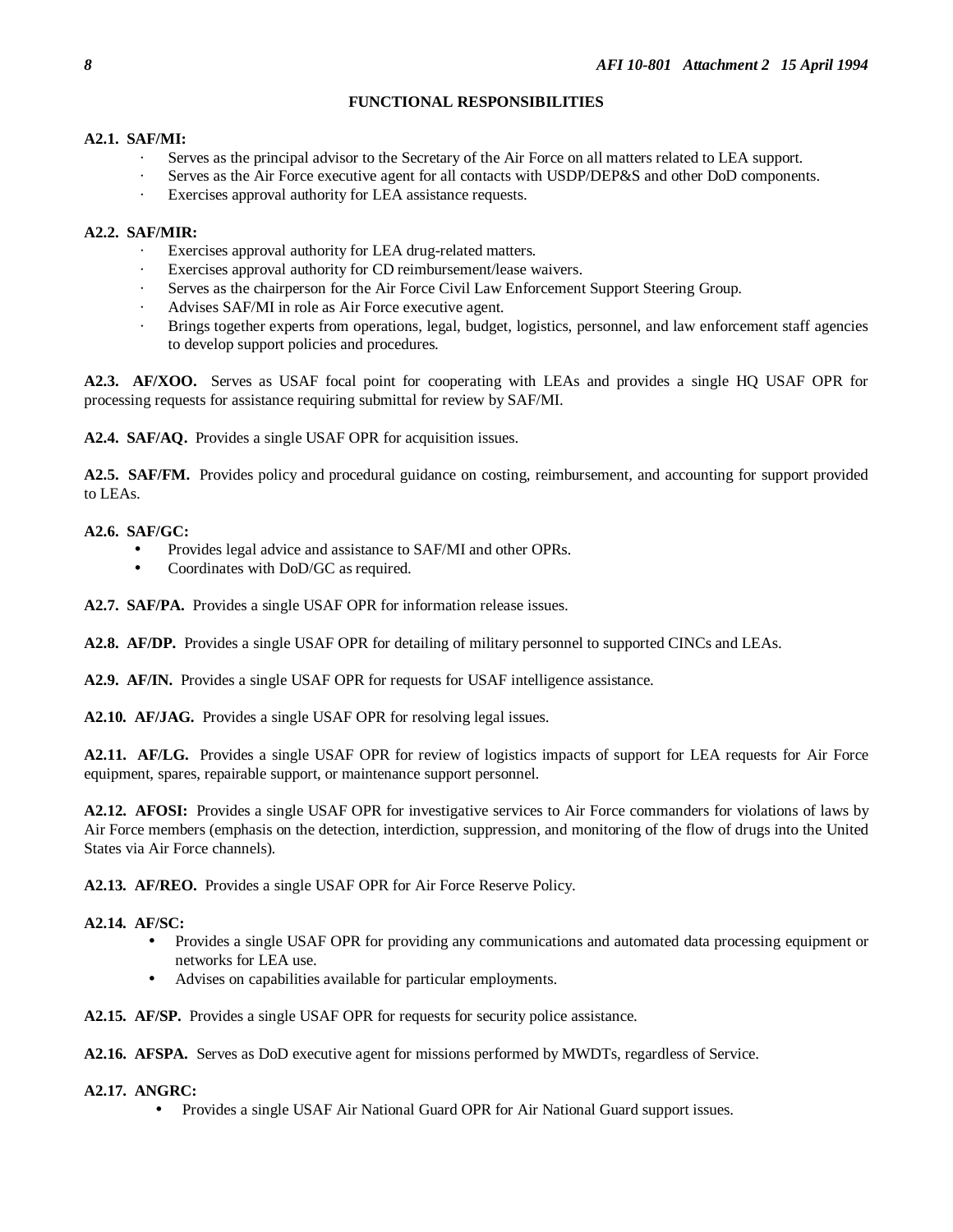- Coordinates state CD plans and monitors their implementation in conjunction with the DoD Drug Coordinator.
- Promulgates instructions for providing LEA support and keeps HQ USAF/XOOOD informed of Air National Guard CD support.

**A2.18. HQ AFRES/DO (Robins AFB, Georgia).** OPR for operational matters and for responsibilities in paragraph 1.2 (MAJCOM, FOA, & DRU Commanders).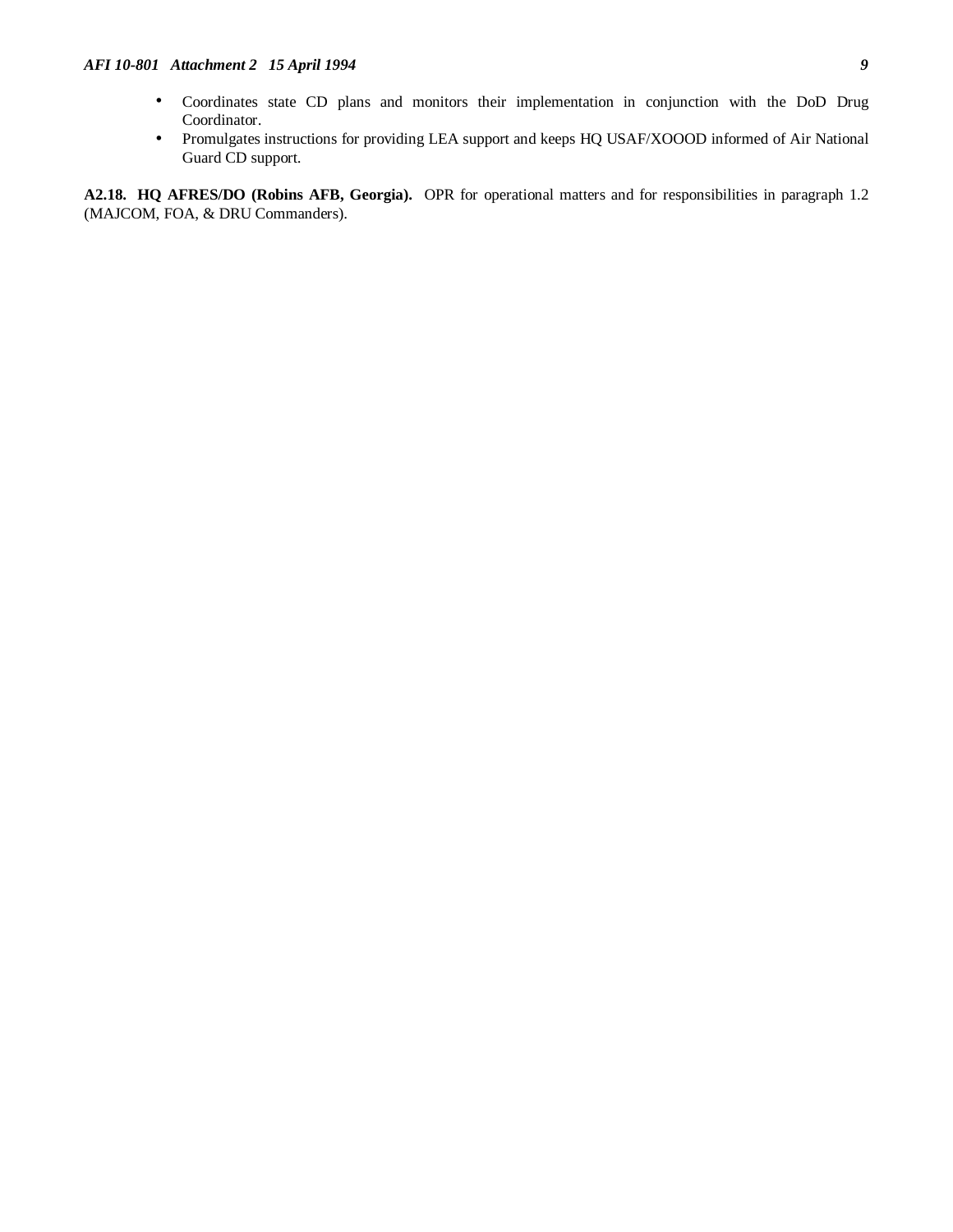# **APPROVAL AUTHORITY FOR COUNTERDRUG OPERATIONAL SUPPORT**

CINCs have authority to approve the following operational support to drug LEAs and CD-related deployment of DoD personnel within their areas of responsibility:

- Ground reconnaissance.
- Detection, monitoring, and communications.
- Aerial.
- CD-related training of drug LEA personnel.
- Nonherbicidal eradication.
- Linguistics.
- Transportation.
- Intelligence.
- Tunnel detection.
- Divers for subsurface hull inspection.
- Military engineering or training.
- Use of military vessels for establishing bases of operations for drug LEAs.
- Maintenance.
- Host nation drug LEA operational support and foreign drug LEA CD-related deployments of DoD personnel.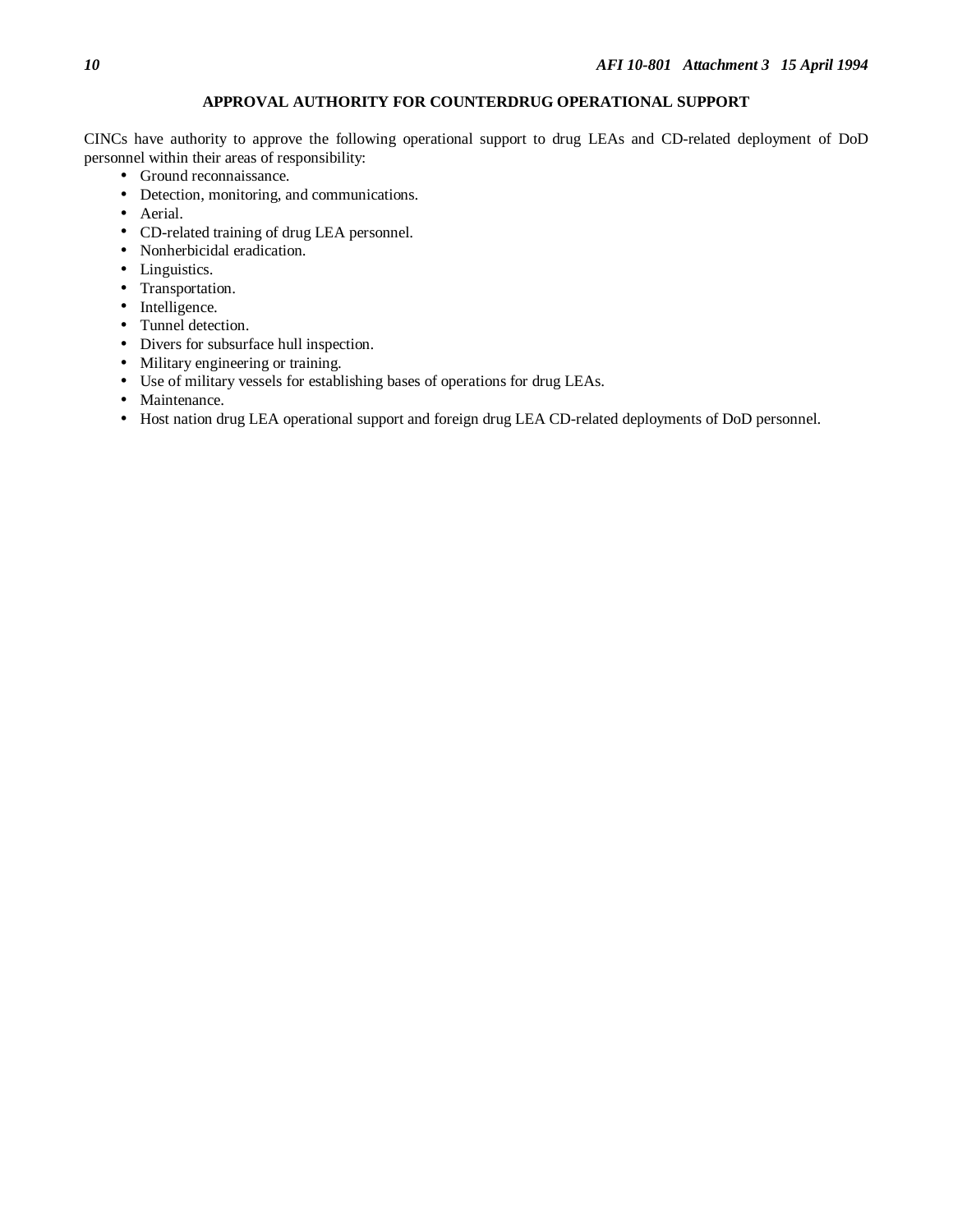# **APPROVAL AUTHORITIES FOR COUNTERDRUG NON-OPERATIONAL SUPPORT**

| Type of Support                                       | <b>Approval Authority</b>                |  |
|-------------------------------------------------------|------------------------------------------|--|
| 1. Arms, ammunition, tactical vehicles, vessels, and  | $SAF/MI^*$                               |  |
| aircraft.                                             |                                          |  |
| 2. Equipment purchase requests from Federal agencies. | MAJCOM, FOA, & DRU commanders**          |  |
| Maintenance personnel to install, perform<br>3.       | MAJCOM, FOA, DRU commanders              |  |
| maintenance on, and train LEA users on loaned or      |                                          |  |
| leased equipment.                                     |                                          |  |
| 4. Loan/lease/use of equipment (other than para 1) or | MAJCOM, FOA, DRU commanders***           |  |
| facilities for more than 60 days.                     |                                          |  |
| 5. Loan/lease/use of equipment (other than para 1) or | Base, wing, $\&$ installation commanders |  |
| facilities for 60 days or less.                       |                                          |  |
|                                                       |                                          |  |

*Note:* SAF/MI exercises approval authority for assistance on *all* nondrug related requests. \*Notify SECDEF within 48 hours of decision.

\*\*May delegate to local commanders

\*\*\*Notify AF/XOOOD, SAF/MI, and USDP/DEP&S within 48 hours of decision.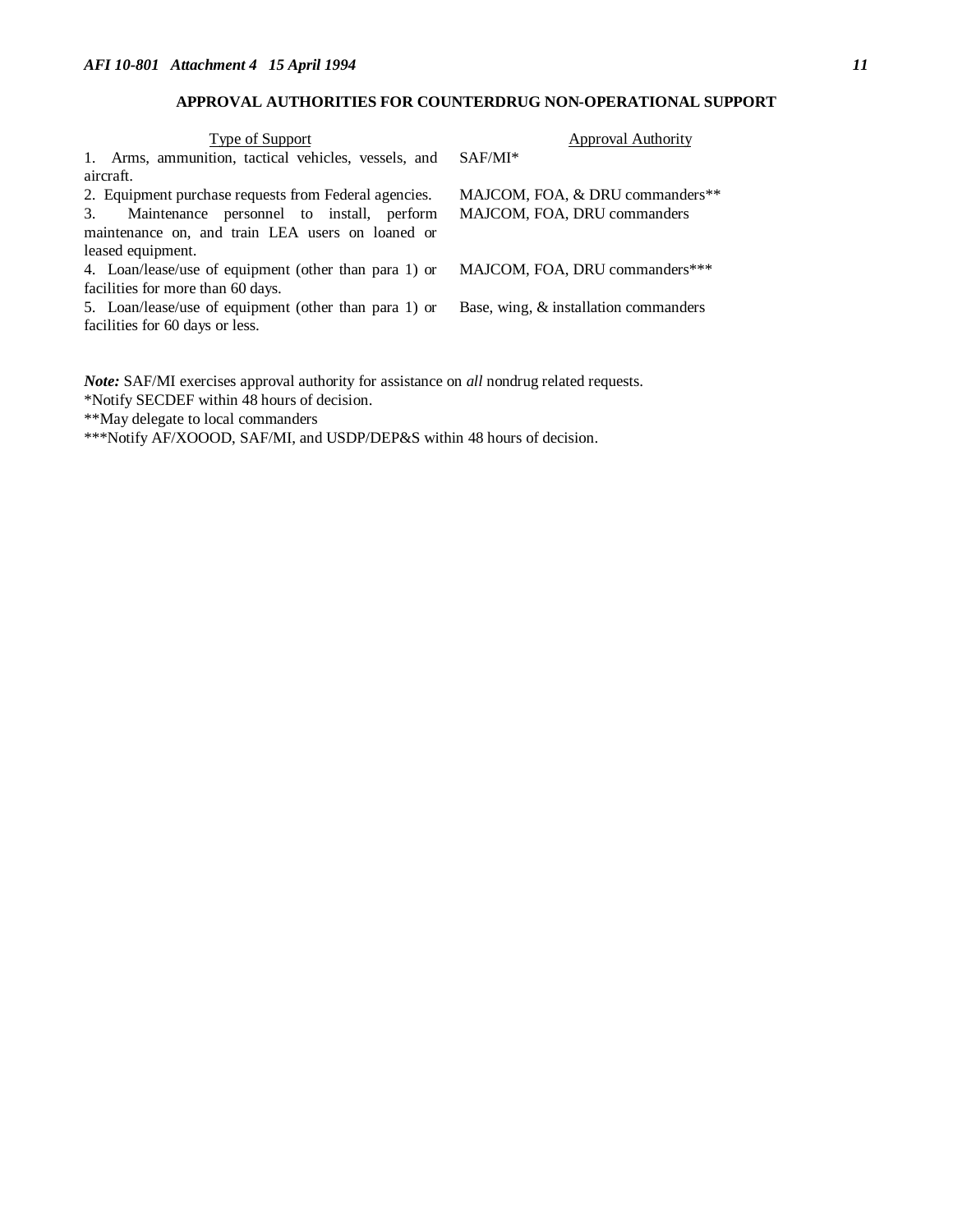#### **REGIONAL LOGISTICAL SUPPORT OFFICES (RLSO)**

**Region I.** Connecticut, Delaware, District of Columbia, Idaho, Illinois, Indiana, Iowa, Maine, Maryland, Massachusetts, Michigan, Minnesota, Montana, New Hampshire, New Jersey, New York, North Dakota, Ohio, Pennsylvania, Rhode Island, Vermont, Washington, and Wisconsin, (see Note 1). PO Box 400, Buffalo NY 14225, Commercial (716) 846-3187, Fax (716) 856-3067.

**Region II.** Alabama, Florida, Georgia, Kentucky, Louisiana, Mississippi, North Carolina, South Carolina, Tennessee, Virginia, West Virginia, US Virgin Islands, and Puerto Rico. Brickell Plaza Federal Building, 909 Southeast First Avenue, Room 432, Miami FL 33131-3050, Commercial (305) 530-7911, Fax (305) 536-5842.

**Region III.** Arizona, Arkansas, California, Colorado, Kansas, Missouri, Nebraska, New Mexico, Oklahoma, South Dakota, Texas, and Wyoming (see Note 2). PO Box 5050, El Paso TX 79937, Commercial (915) 568-9085, Fax (915) 568-9091, DSN 978-9085.

**Region IV.** Alaska, California, Guam, Hawaii, Idaho, Montana, Nevada, Oregon, Utah, and Washington (see Notes 1 & 2). 501 West Ocean Boulevard, Suite 100, Long Beach CA 90822-5399, Commercial (310) 980-4300, ext 580/1/2/3/4, Fax (310) 980-4385, MODEM (310) 980-4386, DSN 360-6414.

### *NOTES***:**

1. RLSO Regions I & IV share responsibilities for Washington, Idaho, and Montana. Within those states, Region I is OPR for requests involving Operation North Star and Alaska; Region IV is OPR for all other non-operational support.

2. RLSO Regions III & IV share responsibilities for California. Within California, Region III is the OPR for requests involving Operation Alliance and Region IV is OPR for all other non-operational support.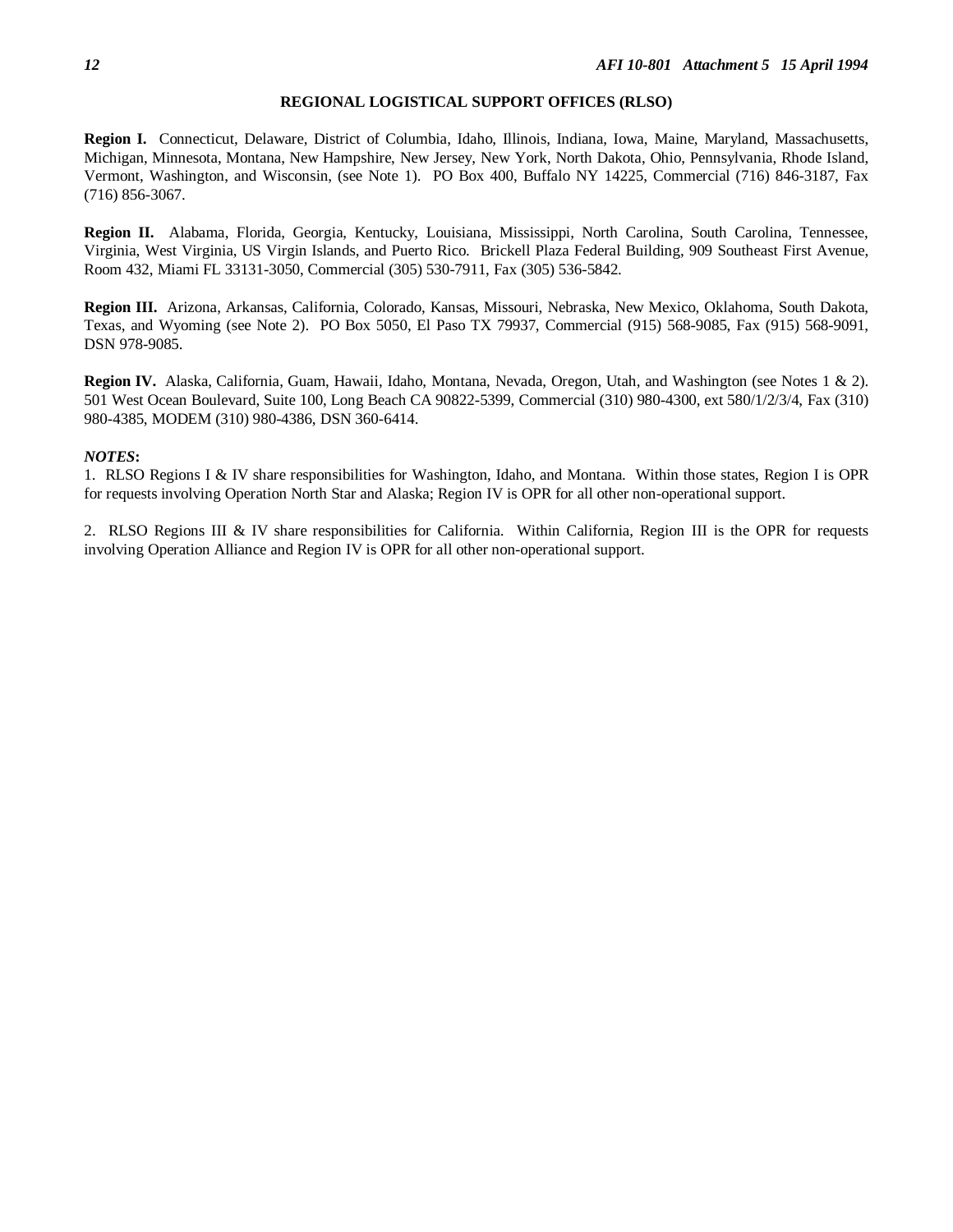## **FORMAT FOR PREPARING RCS: DD-DEP&S(Q)1595,** *REPORT ON SUPPORT TO CIVILIAN LAW ENFORCEMENT*

Report levels of activity for each of the following:

- I. Aviation assistance to LEAs:
	- A. Type aircraft (if not active Air Force, specify component, i.e., ANG, AFRES) furnished.
	- B. Number of sorties (dedicated and/or associated).

C. Flying hours. (If a sortie was flown for more than one CINC or agency, do not count the sortie more than once, i.e., USACOM 4.2, SOUTHCOM 3.1, Sortie 1.)

D. Number and type of specific drug LEA requests (aircraft identification, surveillance, logistics, miscellaneous) supported by aviation assistance.

## II. Facilities support (no-cost lease):

- A. Type of facility.
- B. Agency supported.
- C. Facility location.
- D. Facility value (\$).

## III. Equipment on loan to drug LEAs:

- A. Receiving unit or agency.
- B. Present location of equipment.
- C. Type of equipment.
- D. Number of items loaned.
- E. Inclusive dates of loan.
- F. Value of each item loaned.
- G. Total value of items loaned.

IV. Equipment on loan to drug LEAs with lease waiver:

- A. Waiver authority.
- B. Receiving unit or agency.
- C. Present location of equipment.
- D. Type of equipment.
- E. Number of items loaned.
- F. Inclusive dates of loan.
- G. Value of each item loaned.
- H. Total value of items loaned.
- V. Training of drug law enforcement personnel:
	- A. Agencies supported.
	- B. Location of training.
	- C. Type of training provided.
	- D. Number of personnel trained.
	- E. Dates training was provided.
- VI. Personnel detailed to drug LEAs (recap):
	- A. Agencies supported.
	- B. Location of detailees.
	- C. Number of personnel detailed.
	- D. Dates detailed.
	- E. Type of duty performed.
- VII. MTT(s) deployed to assist drug LEAs and host nations:
	- A. Type of MTT deployed.
	- B. Number of teams deployed.
	- C. Deployed location.